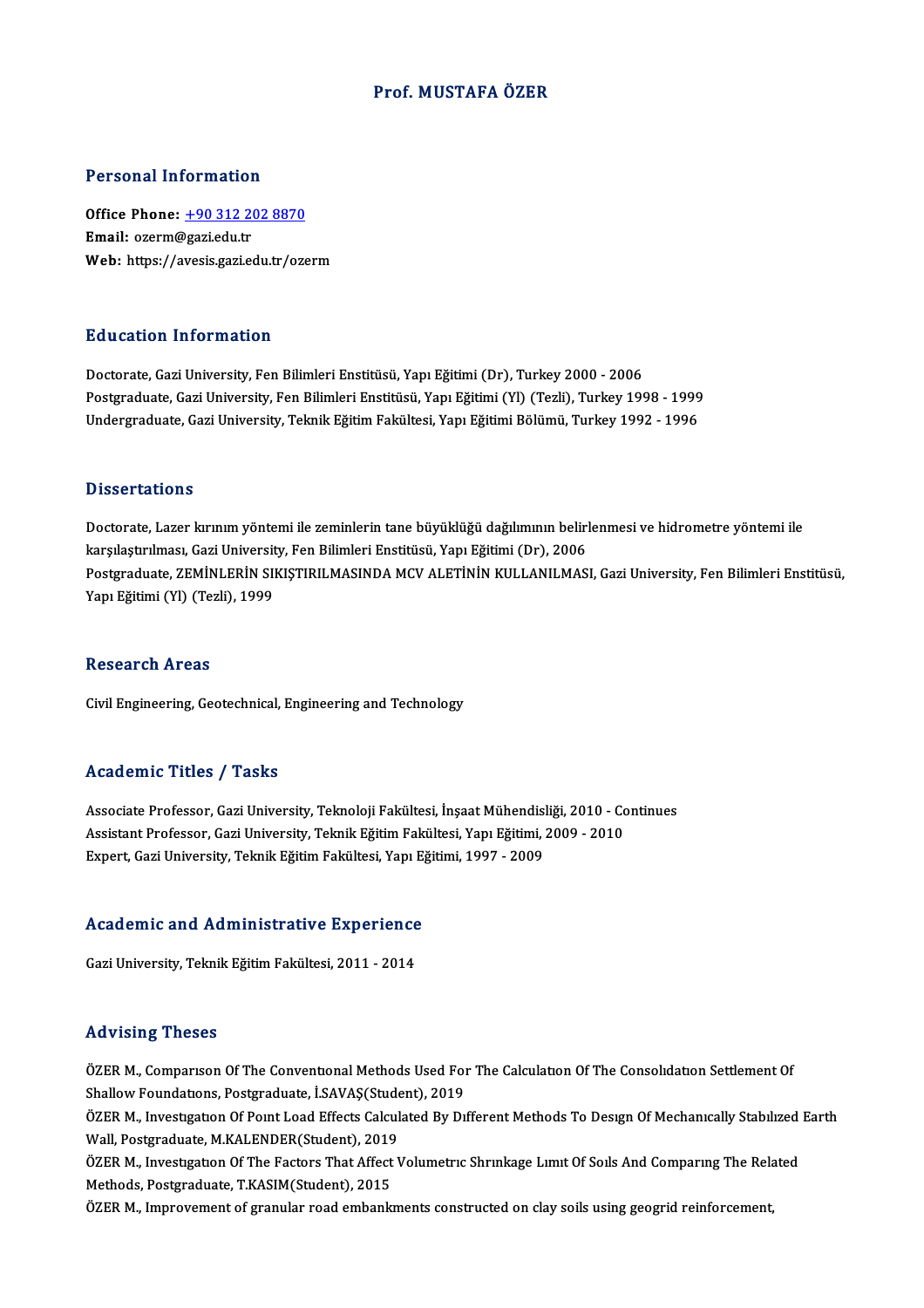## Articles Published in Journals That Entered SCI, SSCI and AHCI Indexes

rticles Published in Journals That Entered SCI, SSCI and AHCI Indexes<br>I. Comparison of the shrinkage limit values obtained from the mercury displacement, water<br>displacement, and water submercian mathods Comparison of the shrinkage limit values obtaining displacement, and water submersion methods **Comparison of the<br>displacement, and<br>ÖZER M., Yavuz T. K.<br>ARAPIAN JOUPMAL** displacement, and water submersion methods<br>ÖZER M., Yavuz T. K.<br>ARABIAN JOURNAL OF GEOSCIENCES, vol.14, no.24, 2021 (Journal Indexed in SCI)<br>Determination of the relationship between seesrid aperture size and ass

ÖZER M., Yavuz T. K.<br>ARABIAN JOURNAL OF GEOSCIENCES, vol.14, no.24, 2021 (Journal Indexed in SCI)<br>II. Determination of the relationship between geogrid aperture size and aggregate particle size<br>ÖZER M ARABIAN<br>Determi<br>ÖZER M. Determination of the relationship between geogrid aperture size and ag<br>ÖZER M.<br>ARABIAN JOURNAL OF GEOSCIENCES, vol.14, no.1, 2021 (Journal Indexed in SCI)<br>Comparing Mathods for Bradisting Immediate Settlement of Shallow Fo

- ÖZER M.<br>ARABIAN JOURNAL OF GEOSCIENCES, vol.14, no.1, 2021 (Journal Indexed in SCI)<br>III. Comparing Methods for Predicting Immediate Settlement of Shallow Foundations on Cohesive Soils<br>Pased on Hypothatical and Peal Cases ARABIAN JOURNAL OF GEOSCIENCES, vol.1<br>Comparing Methods for Predicting Imr<br>Based on Hypothetical and Real Cases<br>ÖZEP M Compar<br>Based o<br>ÖZER M.<br>ENVIRON Based on Hypothetical and Real Cases<br>ÖZER M.<br>ENVIRONMENTAL & ENGINEERING GEOSCIENCE, vol.18, no.4, pp.371-387, 2012 (Journal Indexed in SCI)
	-

ÖZER M.<br>ENVIRONMENTAL & ENGINEERING GEOSCIENCE, vol.18, no.4, pp.371-387, 2012 (Journal Indexed in<br>IV. Evaluation of damage to light structures erected on a fill material rich in expansive soil<br>ÖZER M. Hlugay R. ISIK N. S ENVIRONMENTAL & ENGINE<br>Evaluation of damage to l<br>ÖZER M., Ulusay R., IŞIK N. S.<br>PIILLETIN OF ENGINEERING ÖZER M., Ulusay R., ISIK N. S.

BULLETIN OF ENGINEERING GEOLOGY AND THE ENVIRONMENT, vol.71, no.1, pp.21-36, 2012 (Journal Indexed in SCI) BULLETIN OF ENGINEERING GEOLOGY AND THE ENVIRONMENT, vol.71, no.1, pp.21-36, 2012 (Journal Inde<br>SCI)<br>V. Effect of Particle Optical Properties on Size Distribution of Soils Obtained by Laser Diffraction<br>ÖZEP M. OPHAN M. Joi

SCI)<br><mark>Effect of Particle Optical P</mark><br>ÖZER M., ORHAN M., Isik N. S.<br>ENVIRONMENTAL & ENCINE Effect of Particle Optical Properties on Size Distribution of Soils Obtained by Laser Diffraction<br>ÖZER M., ORHAN M., Isik N. S.<br>ENVIRONMENTAL & ENGINEERING GEOSCIENCE, vol.16, no.2, pp.163-173, 2010 (Journal Indexed in SCI

- ÖZER M., ORHAN M., Isik N. S.<br>ENVIRONMENTAL & ENGINEERING GEOSCIENCE, vol.16, no.2, pp.163-173, 2010 (Journal Indexed in SCI)<br>VI. Comparison of liquid limit values determined using the hard and soft base Casagrande apparat ENVIRONMENTAL & ENGINEEF<br>Comparison of liquid limit v<br>and the cone penetrometer<br>ÖZEP M **Compar<br>and the<br>ÖZER M.**<br>PULLETI
	-

and the cone penetrometer<br>ÖZER M.<br>BULLETIN OF ENGINEERING GEOLOGY AND THE ENVIRONMENT, vol.68, no.3, pp.289-296, 2009 (Journal Indexed<br>in SCD ÖZER M<br>BULLET<br>in SCI)<br>Statisti BULLETIN OF ENGINEERING GEOLOGY AND THE ENVIRONMENT, vol.68, no.3, pp.289-296, 2009 (Jou<br>in SCI)<br>VII. Statistical and neural network assessment of the compression index of clay-bearing soils<br>ÖZER M. Joik N.S. ORHAN M.

in SCI)<br>Statistical and neural netw<br>ÖZER M., Isik N. S. , ORHAN M.<br>PULL ETIN OF ENCINEERING ( ÖZER M., Isik N. S., ORHAN M.

BULLETIN OF ENGINEERING GEOLOGY AND THE ENVIRONMENT, vol.67, no.4, pp.537-545, 2008 (Journal Indexed<br>in SCI) BULLETIN OF ENGINEERING GEOLOGY AND THE ENVIRONMENT, vol.67, no.4, pp.537-545, 2008 (Journal Ind<br>in SCI)<br>VIII. EFFECT OF SAMPLE PREPARATION METHOD ON THE LIQUID LIMIT AND PLASTIC LIMIT VALUES

## in SCI)<br><mark>EFFECT</mark><br>ÖZER M.<br>JOUPNAJ EFFECT OF SAMPLE PREPARATION METHOD ON THE LIQUID LIMIT AND PLASTIC LIMIT VALUES<br>ÖZER M.<br>JOURNAL OF THE FACULTY OF ENGINEERING AND ARCHITECTURE OF GAZI UNIVERSITY, vol.23, no.3, pp.689-698,<br>2008 (Journal Indoved in SCI)

ÖZER M.<br>JOURNAL OF THE FACULTY OF<br>2008 (Journal Indexed in SCI)<br>Boply to discussion by H. S.

IX. Reply to discussion by H. Sonmez on "Effect of weathering on the geomechanical properties of 2008 (Journal Indexed in SCI)<br>Reply to discussion by H. Sonmez on "Effect of weathering on the geomechanical properties of<br>andesite, ankara, turkey" by M. Orhan, N.S. Isik, T. Topal, M. Ozer, environmental geology, 50 (1): Reply to dis<br>andesite, an<br>100 (2006)<br>Orban M. Isik andesite, ankara, turkey" by M. O.<br>100 (2006)<br>Orhan M., Isik N. S. , Topal T., ÖZER M.<br>ENWPONMENTAL CEOLOCY volEE r 100 (2006)<br>Orhan M., Isik N. S. , Topal T., ÖZER M.<br>ENVIRONMENTAL GEOLOGY, vol.55, no.4, pp.917-919, 2008 (Journal Indexed in SCI)

Orhan M., Isik N. S. , Topal T., ÖZER M.<br>ENVIRONMENTAL GEOLOGY, vol.55, no.4, pp.917-919, 2008 (Journal Indexed in SCI)<br>X. Determination of soil particle size distribution using laser diffraction method: General principles ENVIRONMENTAL GEOLOGY, vol.55, no.4, pp.917-919, 2008 (Journal Indexed in SCI)<br>Determination of soil particle size distribution using laser diffraction method: General principles<br>and sampling method Lazer kirinim yöntemiyl Determination of soil particle size distribi<br>and sampling method Lazer kirinim yönte<br>Genel ilkeler ve örnek hazirlama yöntemi<br>ÖZEP M. OPHAN M and sampling method Lazer kirinim yöntemiyle zeminlerin tane büyüklüğü dağiliminin belirlenmesi:<br>Genel ilkeler ve örnek hazirlama yöntemi<br>ÖZER M., ORHAN M.

Genel ilkeler ve örnek hazirlama yöntemi<br>ÖZER M., ORHAN M.<br>Journal of the Faculty of Engineering and Architecture of Gazi University, vol.22, no.2, pp.217-226, 2007 (Journal<br>Indeved in SCL Eunended) ÖZER M., ORHAN M.<br>Journal of the Faculty of El<br>Indexed in SCI Expanded)<br>Comnonison of sessere XI. Comparison of casagrande and cone penetration tests for the determination of the liquid limit of

Indexed in SCI Expanded)<br>Comparison of casagrande and cone penetration tests for the determination of the liqui<br>natural soils Doğal zeminlerin likit limiti nin belirlenmesinde casagrande ve koni batma<br>vöntemlerinin kansile Comparison of casagrande and<br>natural soils Doğal zeminlerin l<br>yöntemlerinin karşilaştirilmasi<br>OPHAN M. ÖZEP M. ISIZ N.S. natural soils Doğal zeminl<br>yöntemlerinin karşilaştiril<br>ORHAN M., ÖZER M., IŞIK N. S.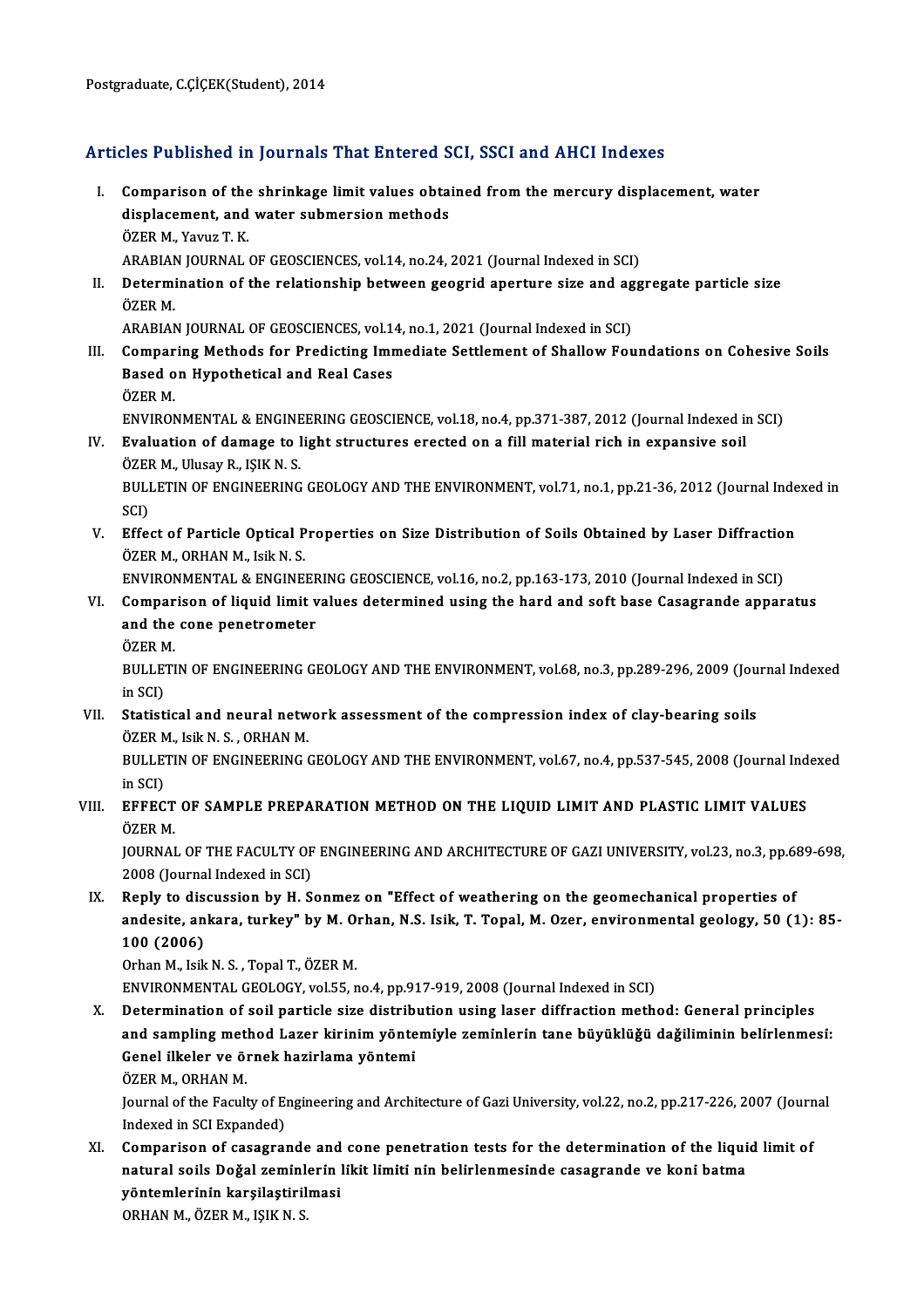Journal of the Faculty of Engineering and Architecture of Gazi University, vol.21, no.4, pp.711-720, 2006 (Journal<br>Indexed in SCL Eunonded) Journal of the Faculty of En<br>Indexed in SCI Expanded)<br>Effect of weathering on Journal of the Faculty of Engineering and Architecture of Gazi University, vol.21, no.4, pp.711-7<br>Indexed in SCI Expanded)<br>XII. Effect of weathering on the geomechanical properties of andesite, Ankara - Turkey<br>Orban M. Jai

Indexed in SCI Expanded)<br>Effect of weathering on the geom<br>Orhan M., Isik N. S. , Topal T., ÖZER M.<br>ENWPONMENTAL CEOLOCY xral50. Orhan M., Isik N. S. , Topal T., ÖZER M.<br>ENVIRONMENTAL GEOLOGY, vol.50, no.1, pp.85-100, 2006 (Journal Indexed in SCI)

## Articles Published in Other Journals

- rticles Published in Other Journals<br>I. Taşıma gücü bağıntısında kullanılan şekil, derinlik ve NØ katsayılarının karşılaştırılması<br>ÖZEP M SICB 1 u.<br>Taşıma<br>ÖZER M. Taşıma gücü bağıntısında kullanılan şekil, derinlik ve NØ katsayılarının karşılaştırılması<br>ÖZER M.<br>Gazi Üniversitesi Fen Bilimleri Dergisi Part C: Tasarım ve Teknoloji, vol.9, no.4, pp.784-810, 2021 (Other Refereed<br>Nationa ÖZER M.<br>Gazi Üniversitesi Fe<br>National Journals)<br>Emnodans faktär Gazi Üniversitesi Fen Bilimleri Dergisi Part C: Tasarım ve Teknoloji, vol.9, no.4, pp.784-810, 2021 (Other Refereed<br>National Journals)<br>II. Empedans faktörü kullanılarak konsolidasyon deneyinde kullanılan gözenekli taşların
- National Journals)<br><mark>Empedans faktörü</mark><br>değerlendirilmesi<br>Ö<sup>7ED M. BAKDI N</sup> <mark>Empedans faktör</mark><br>değerlendirilmes<br>ÖZER M., BAKDI N.<br>Mühandialir Bilimle değerlendirilmesi<br>ÖZER M., BAKDI N.<br>Mühendislik Bilimleri ve Tasarım Dergisi, vol.8, no.2, pp.533-540, 2020 (Other Refereed National Journals)<br>DOČAL ZEMİNLERİN LİKİT LİMİTİNİN RELİRI ENMESİNDE CASACRANDE VE KONİ RATMA

ÖZER M., BAKDI N.<br>Mühendislik Bilimleri ve Tasarım Dergisi, vol.8, no.2, pp.533-540, 2020 (Other Refereed National Journ<br>III. DOĞAL ZEMİNLERİN LİKİT LİMİTİNİN BELİRLENMESİNDE CASAGRANDE VE KONİ BATMA<br>VÖNTEMI ERİNİN KAR Mühendislik Bilimleri ve Tasarım Dergisi, vo<br>DOĞAL ZEMİNLERİN LİKİT LİMİTİNİN<br>YÖNTEMLERİNİN KARŞILAŞTIRILMASI<br>OPHAN M. ÖZER M. ISIK N. S III. DOĞAL ZEMİNLERIN LIKIT LIMITININ BELIRLENMESINDE CASAGRANDE VE KONI BATMA<br>YÖNTEMLERININ KARSILASTIRILMASI

ORHAN M., ÖZER M., IŞIK N. S.

Gazi Üniversitesi Mühendislik Mimarlık Fakültesi Dergisi, vol.21, no.4, pp.711-720, 2006 (Other Refereed National<br>Journals)

# <sub>Journais)</sub><br>Refereed Congress / Symposium Publications in Proceedings

- efereed Congress / Symposium Publications in Proceedings<br>I. Effect of the Mold Size on the Compaction Parameters of the Soils<br>ÖZER M. ERDAČ A I. Effect of the Mold Size on the Compaction Parameters of the Soils<br>ÖZER M., ERDAĞ A. Effect of the Mold Size on the Compaction Parameters of the Soils<br>ÖZER M., ERDAĞ A.<br>4TH INTERNATIONAL SUSTAINABLE BUILDINGS SYMPOSIUM, 18 - 20 July 2019<br>Karayolu vanımında sestekstil kullanımına eit bir uysulama örneği
- II. Karayolu yapımında geotekstil kullanımına ait bir uygulama örneği<br>ÖZER M., BÜYÜKKAĞNICI C. Z. 4TH INTERNATIONAL SUSTAI<br>Karayolu yapımında geotel<br>ÖZER M., BÜYÜKKAĞNICI C. Z.<br>Sekirinsi Ulusal Cessentetikler Sekizinci Ulusal Geosentetikler Konferansı, İstanbul, Turkey, 16 May 2019, pp.173-179
- ÖZER M., BÜYÜKKAĞNICI C. Z.<br>Sekizinci Ulusal Geosentetikler Konferansı, İstanbul, Turkey, 16 May 2019, pp.173-179<br>III. Zeminlerin Hacimsel Büzülme Limitinin Belirlenmesinde Uygulanan Standart Yöntemlerin<br>Karalastınılması Sekizinci Ulusal Gee<br>Zeminlerin Hacin<br>Karşılaştırılması<br><sup>Voqum VAVUZ T. Ö</sup> Zeminlerin Hacimsel B<br>Karşılaştırılması<br>Kasım YAVUZ T., ÖZER M.<br>Ulucel Mühendislik Leeleji Karşılaştırılması<br>Kasım YAVUZ T., ÖZER M.<br>Ulusal Mühendislik Jeolojisi Sempozyumu, Trabzon, Turkey, 3 - 05 September 2015, pp.270-277

## Supported Projects

Supported Projects<br>Özer M., Büyükkaragöz A., Kopraman Y., Project Supported by Other Official Institutions, Ahşap Dış Cephe İş İskelelerinin<br>Özellikleri Detay Cirimleri Tesarım Haul ve Essalarının Belirlenmesi, 2014, 2015 Özer M., Büyükkaragöz A., Kopraman Y., Project Supported by Other Official Instit<br>Özellikleri Detay Çizimleri Tasarım Usul ve Esaslarının Belirlenmesi, 2014 - 2015<br>Özer M. Orban M. Juli N. S., Tonrak B. Project Supported b Özer M., Büyükkaragöz A., Kopraman Y., Project Supported by Other Official Institutions, Ahşap Dış Cephe İş İsk<br>Özellikleri Detay Çizimleri Tasarım Usul ve Esaslarının Belirlenmesi, 2014 - 2015<br>Özer M., Orhan M., Işık N. S Özellikleri Detay Çizimleri Tasarım Usul ve Esaslarının Belirlenmesi, 2014 - 2015<br>Özer M., Orhan M., Işık N. S. , Toprak B., Project Supported by Other Official Institutions, Manisa Sa<br>zeminlerinin sıvılaşma potansiyelinin Özer M., Orhan M., Işık N. S. , Toprak B., Project Supported by Other Official Institutions, Manisa Saruhanlı ilçesi<br>zeminlerinin sıvılaşma potansiyelinin arazi ve laboratuvar deneyleri ile incelenmesi, 2009 - 2010<br>Özer M. zeminlerinin sıvılaşma potansiyelinin arazi ve laboratuvar deneyleri ile incelenmesi, 2009 - 2010<br>Özer M., Orhan M., Işık N. S. , Project Supported by Other Official Institutions, Zeminlerin tane boyu ölçümünde k<br>kırınım c Özer M., Orhan M., Işık N. S. , Project Supported by Other Official Institutions, Zeminlerin tane boyu ölçümünde lazer<br>kırınım cihazı ve hidrometre yöntemi ile belirlenen tane boyu dağılımları ve kil yüzdelerinin karşılaşt kırınım cihazı ve hidrometre yöntemi ile belirlenen tane boyu dağılımları ve kil yüzdelerinin karşılaştırılması ve<br>yöntemler arasında karşılıklı geçiş sağlayacak korelasyon ilişkilerinin araştırılması, 2004 - 2006<br>Özer M., yöntemler arasında karşılıklı geçiş sağlayacak korelasyon ilişkilerinin araştırılması, 2004 - 2006<br>Özer M., Işık N. S. , Orhan M., Topal T., Project Supported by Other Official Institutions, Ankara Civarındaki Volkar<br>Kayaç